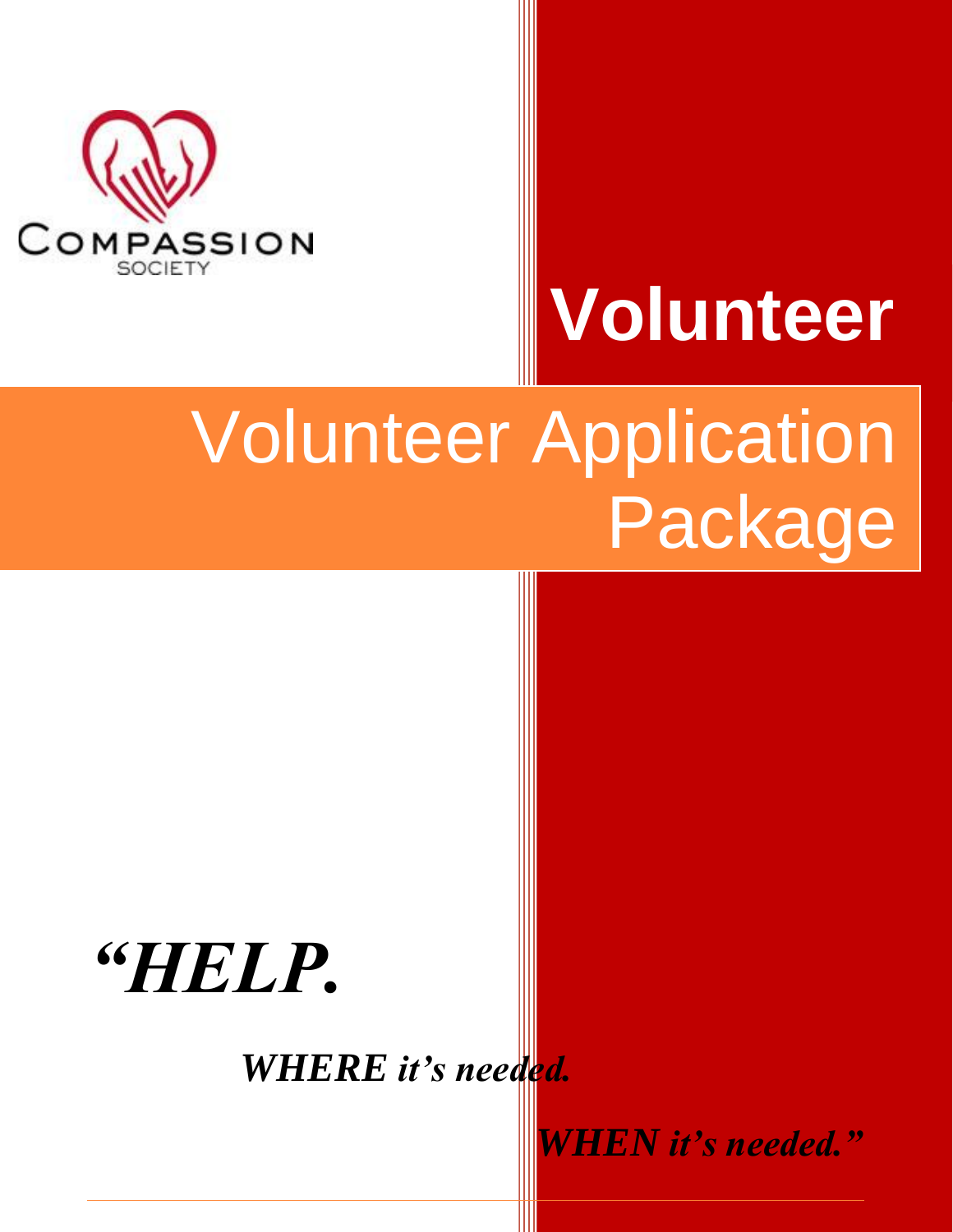

Dear Volunteer Applicant,

Thank you for applying to be a volunteer with Compassion Society of Halton (CSH).

The procedure for becoming a volunteer includes the following steps:

- 1. Completion of an application form
- 2. Completion of reference form by two individuals
- 3. Completion of Confidentiality Agreement
- 4. Review of Volunteer Policies and Procedures and Health and Safety Booklet
- 5. On site orientation and training
- 6. Completion of Waiver
- 7. Completion of Media Release form

Once we receive your application and reference forms we will contact.

Once again, thank you for choosing Compassion Society of Halton. We look forward to meeting you.

Sincerely,

Executive Director Compassion Society of Halton 905-592-3722 1881 Fairview Street Units 4 and 5 Burlington, ON L7S 2K4 [aliya.compassion@gmail.com](mailto:aliya.compassion@gmail.com)

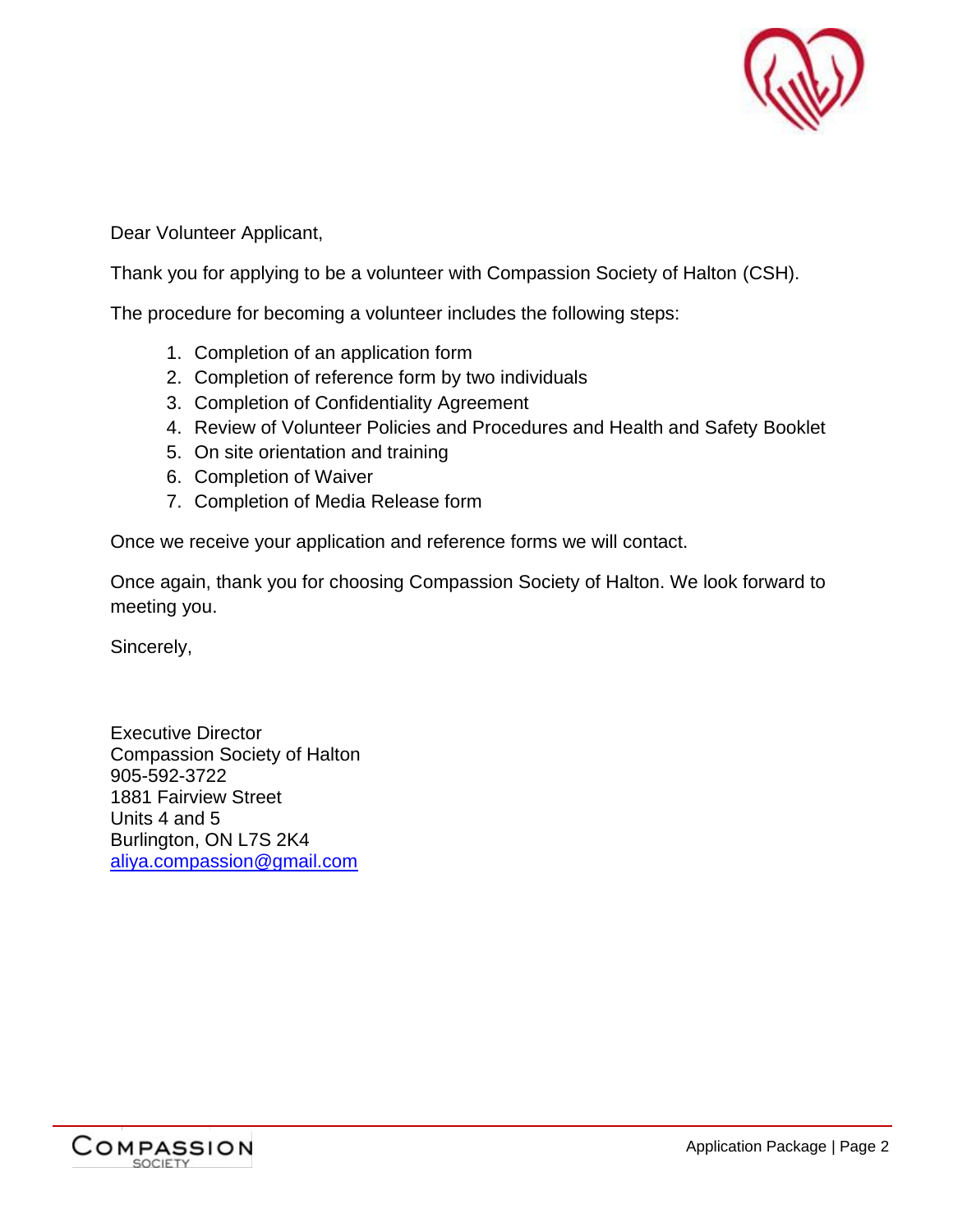

## **Application Form**

| Phone #: Home: ____________________________Work: _____________________Cell: ________________________ |     |                 |
|------------------------------------------------------------------------------------------------------|-----|-----------------|
|                                                                                                      |     |                 |
|                                                                                                      |     |                 |
|                                                                                                      |     |                 |
| Phone number: ________________                                                                       |     |                 |
| Highest level of education completed (optional): ________________________________                    |     |                 |
|                                                                                                      |     |                 |
|                                                                                                      |     |                 |
| Have you ever used the services or programs of CSH?                                                  | Yes | No <sub>1</sub> |
|                                                                                                      |     |                 |
|                                                                                                      |     |                 |

#### 5. Previous Volunteer Experience

| Year started | Year ended | Organization | Position |
|--------------|------------|--------------|----------|
|              |            |              |          |
|              |            |              |          |

| 6. | Are you currently employed? (Optional)<br>Yes $\Box$ | No $\Box$ | Student $\square$ |             |
|----|------------------------------------------------------|-----------|-------------------|-------------|
|    | If employed- Employer:                               |           |                   | PTI I FTI I |
|    | Primary duties:                                      |           |                   |             |
|    | Languages spoken fluently other than English:        |           |                   |             |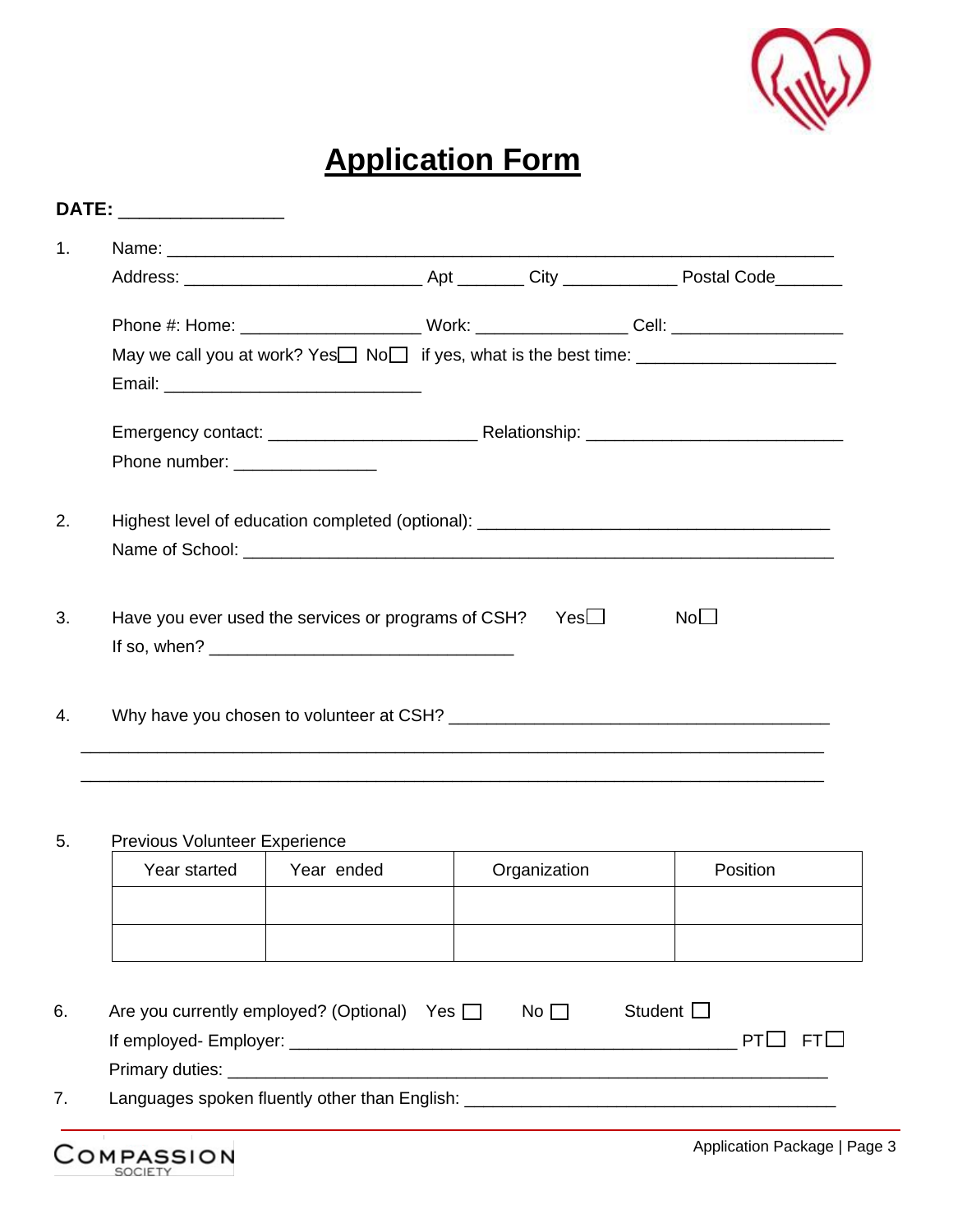

#### 8. Hobbies or skills: \_\_\_\_\_\_\_\_\_\_\_\_\_\_\_\_\_\_\_\_\_\_\_\_\_\_\_\_\_\_\_\_\_\_\_\_\_\_\_\_\_\_\_\_\_\_\_\_\_\_\_\_\_\_\_\_\_\_\_\_\_\_

#### 9. **Personal References Please provide and attach two REFERENCE LETTERS OR COMPLETED CSH REFERENCE FORMS.**

*(Please do not use more than one relative or CSH staff as a reference) Please note: If you fail to provide two references, your application may not be processed.*

#### 10. **General data:**

For what volunteer position are you applying?

What time commitment are you looking for (please circle) 6-8 months | 1 year+ | Other

Are you 13-17 years of age? Yes Are you 18-23 years of age? Yes Are you 24 years of age and over? Yes

When is your available volunteer time?

Mornings  $9$  am - noon  $V$ es Afternoons noon  $-3$  pm yes Evenings  $4 - 7$  pm yes Special Events **Yes** Weekends Yes

| ircle) 6-8 months   1 y                                          |                                                                                                   |
|------------------------------------------------------------------|---------------------------------------------------------------------------------------------------|
| $\mathbf{S}$<br>$\overline{5}$ $\overline{\Box}$<br>$\mathsf{s}$ | No $\Box$<br>No <sub>1</sub><br>No $\sqcap$                                                       |
| $\mathbf{r}$<br>$\mathbf{r}$<br>;<br>3<br>3                      | No <sub>1</sub><br>$\mathsf{No}\,\Box$<br>No <sub>1</sub><br>$\overline{N_0}$<br>$\overline{N_0}$ |

#### **Declaration of Accuracy of Information and Release of Information Authorization**

#### TO WHOM IT MAY CONCERN

I hereby, certify that the facts set forth in the above Volunteer Application are true and complete to the best of my knowledge. I Understand that if placed, falsified statements on this Application Form may disqualify me from my volunteer involvement or Become just cause for my dismissal and there shall not be any claims made against CSH or any further legal obligation placed on CSH as a result of taking such action. This further authorizes CSH to make any inquiries usually required to determine my suitability for volunteer placement as well as to contact any references and/or others to release to CSH any information which will assist CSH to determine my suitability for volunteer placement. I acknowledge and accept that this application does not guarantee acceptance into the program, and that CSH is under no obligation to accept or assign me as a volunteer in their program and is not obliged to provide a reason.

Date: example and the state of applicant:  $\Box$  Signature of applicant:

Signature of parent/guardian (if under 18): \_\_\_\_\_\_\_\_\_\_\_\_\_\_\_\_\_\_\_\_\_\_\_\_\_\_\_\_\_\_\_\_\_\_\_\_\_\_\_\_\_\_\_\_\_\_\_\_

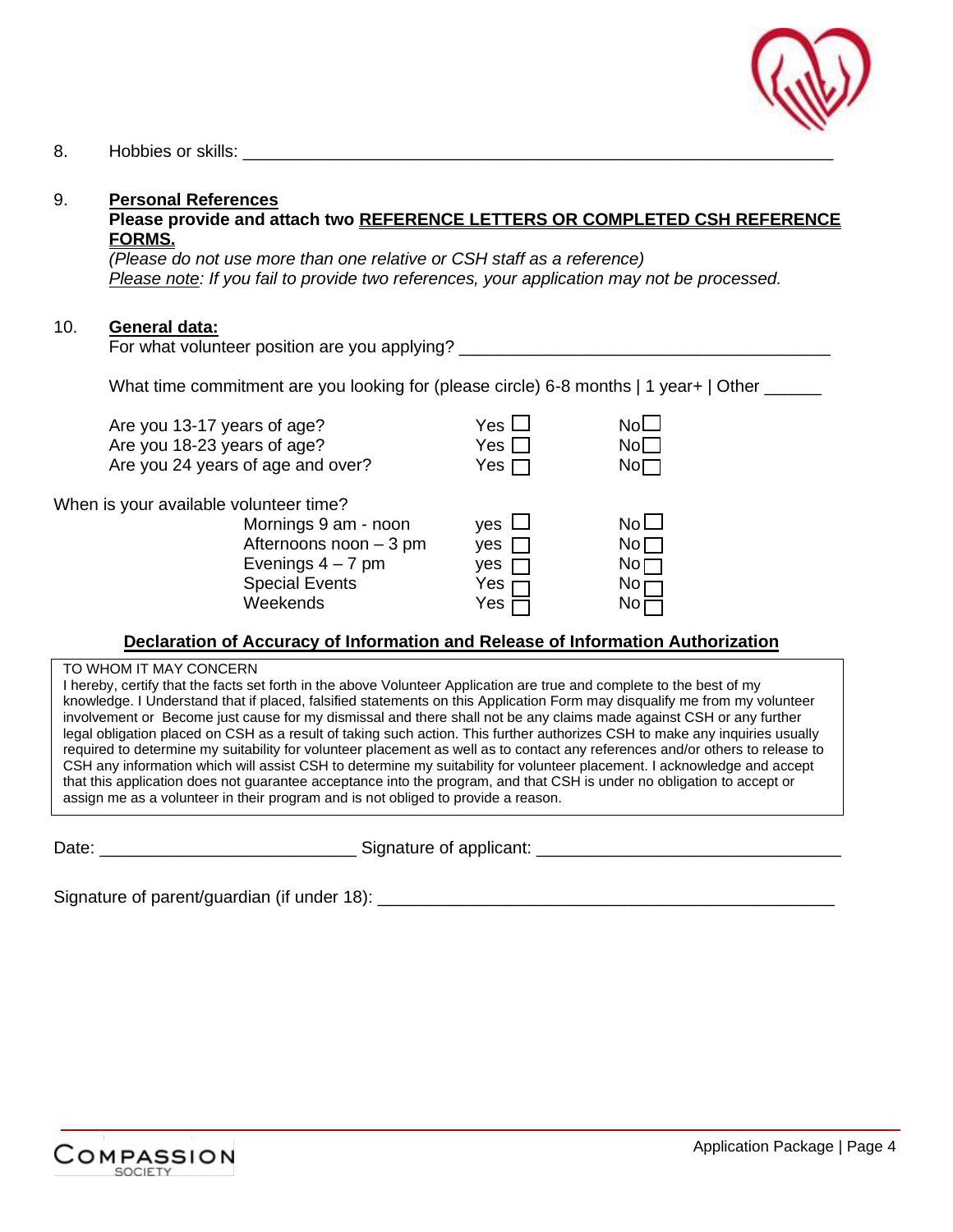

### **Volunteer Permission and Release Form**

I hereby authorize the Compassion Society of Halton (CSH) to contact any or all of the references submitted for the purposes of processing my application to become a volunteer at CSH. I understand that these references will be contacted in confidence. I hereby waive the right to request disclosure of the personal references given about me. CSH reserves the right to request more references.

I acknowledge and accept that this application does not guarantee acceptance into the program, and that CSH is under no obligation to accept or assign me as a volunteer in their program and is not obliged to provide a reason.

I understand this application and subsequent information in my file is the property of CSH.

\_\_\_\_\_\_\_\_\_\_\_\_\_\_\_\_\_\_\_\_\_\_\_\_\_\_\_\_\_\_ \_\_\_\_\_\_\_\_\_\_\_\_\_\_\_\_\_\_\_\_\_\_\_\_\_\_\_\_\_\_

I understand the implications of this waiver and consent to them. I further agree that this waiver is made of my own free will and without duress.

\_\_\_\_\_\_\_\_\_\_\_\_\_\_\_\_\_\_\_\_\_\_\_\_\_\_\_\_\_ \_\_\_\_\_\_\_\_\_\_\_\_\_\_\_\_\_\_\_\_\_\_\_\_\_\_\_\_\_\_ Printed Name of Applicant Signature of Applicant

\_\_\_\_\_\_\_\_\_\_\_\_\_\_\_\_\_\_\_\_\_\_\_\_\_\_\_\_\_

Name of Parent/Guardian Signature of Parent/Guardian

\_\_\_\_\_\_\_\_\_\_\_\_\_\_\_\_\_\_\_\_\_\_\_\_\_\_\_\_\_\_ \_\_\_\_\_\_\_\_\_\_\_\_\_\_\_\_\_\_\_\_\_\_\_\_\_\_\_\_\_\_\_\_ Name of Witness **Name of Witness** Signature of Witness

Date

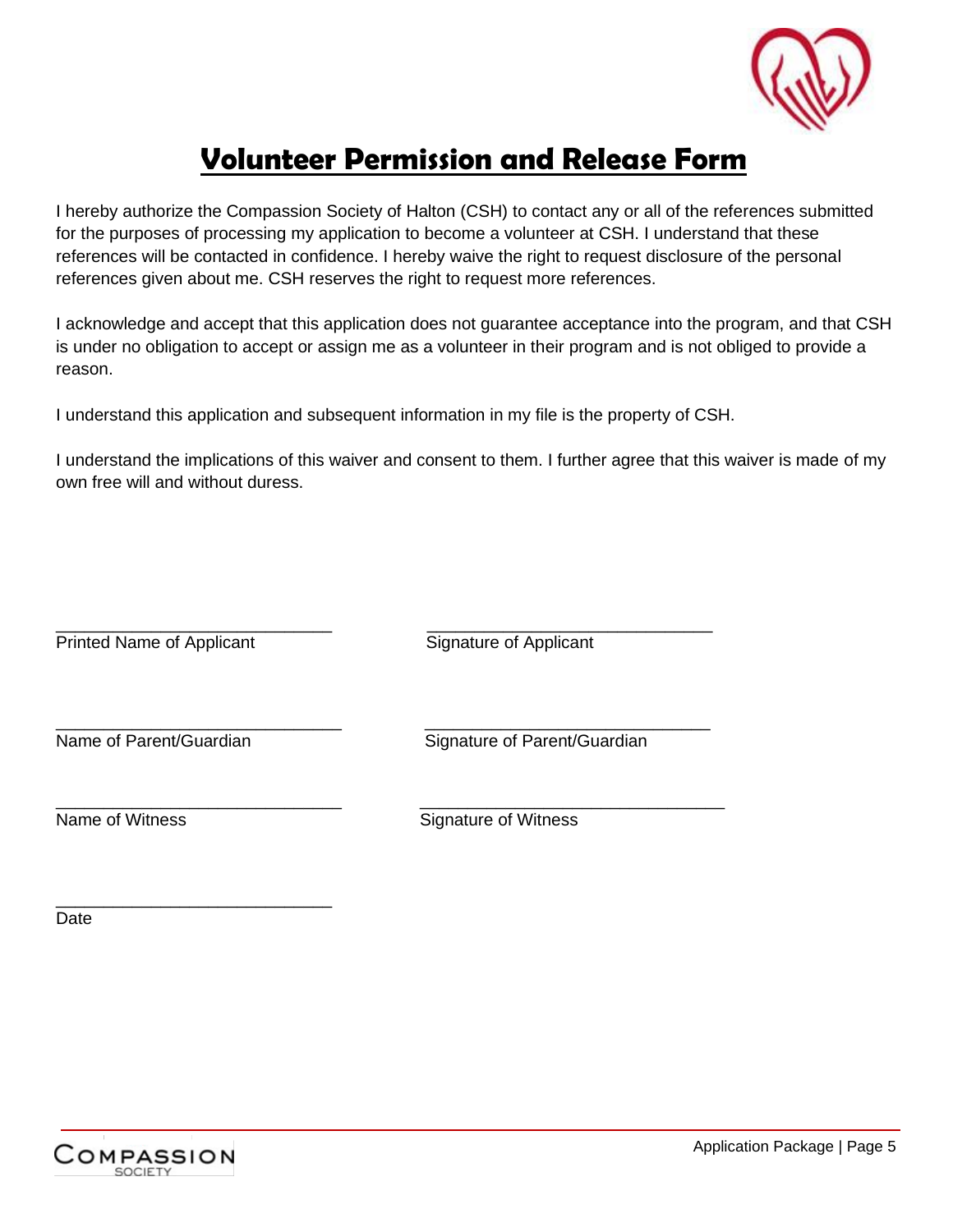

### **Confidential Reference**

| Name of Reference:<br>Telephone:                                                                            |                                                             |                                                                 |                                                                                                                                                                                                                                      |
|-------------------------------------------------------------------------------------------------------------|-------------------------------------------------------------|-----------------------------------------------------------------|--------------------------------------------------------------------------------------------------------------------------------------------------------------------------------------------------------------------------------------|
| your name as a reference.                                                                                   |                                                             |                                                                 | has applied to be a volunteer with the Compassion Society of Halton (CSH) and has given                                                                                                                                              |
| experiencing mental health or physical health issues, the frail elderly and the terminally ill.             |                                                             |                                                                 | CSH Volunteers accept and share responsibility with the CSH for the needy of their community. Volunteers assist in<br>serving: women and children fleeing domestic violence, hungry families, homeless youth and adults, individuals |
|                                                                                                             |                                                             |                                                                 |                                                                                                                                                                                                                                      |
|                                                                                                             |                                                             |                                                                 | 2. Have you found the applicant to be dependable and responsible in terms of commitment to others?                                                                                                                                   |
| 3. Check the words that best describes the applicant:<br>$\blacksquare$ Friendly<br>Caring<br>Compassionate | □ Sense of humour<br>□ good listener<br>$\Box$ self-reliant | $\Box$ thoughtful<br><b>□</b> judgemental<br>$\Box$ controlling | patient<br>accepting<br>empathetic                                                                                                                                                                                                   |
|                                                                                                             |                                                             |                                                                 |                                                                                                                                                                                                                                      |
| 4. Do you know of any reason why he/she would not be suitable as a volunteer with CSH?                      |                                                             |                                                                 |                                                                                                                                                                                                                                      |
|                                                                                                             |                                                             |                                                                 |                                                                                                                                                                                                                                      |

5. Is there any additional information which would be helpful to know considering this volunteer for a role with CSH? \_\_\_\_\_\_\_\_\_\_\_\_\_\_\_\_\_\_\_\_\_\_\_\_\_\_\_\_\_\_\_\_\_\_\_\_\_\_\_\_\_\_\_\_\_\_\_\_\_\_\_\_\_\_\_\_\_\_\_\_\_\_\_\_\_\_\_\_\_\_\_\_\_\_\_\_\_\_\_\_\_\_\_\_\_\_\_\_\_\_